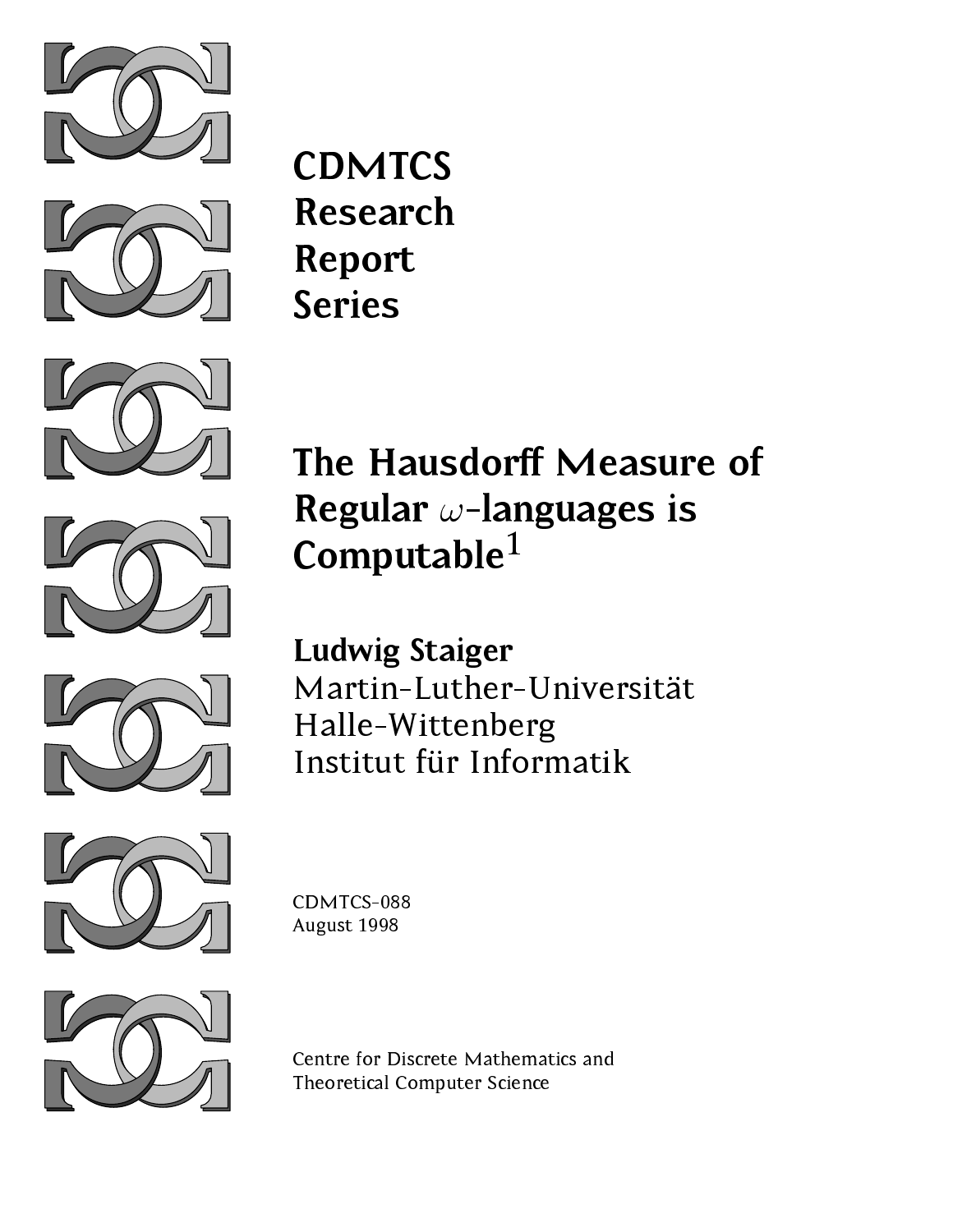# The Hausdor Measure of Regular Measure of Regular Measure of Regular Measure of Regular Measure of Regular Measure of Regular Measure of Regular Measure of Regular Measure of Regular Measure of Regular Measure of Regular M  $\omega$ -languages is Computable<sup>†</sup>

### Luuwig Staiger<sup>t</sup>

### Martin-Luther-Universität Halle-Wittenberg Institut für Informatik Kurt-Mothes-Str. 1, D-06120 Halle, Germany

### August 12, 1998

In several previous papers we have shown how to calculate Hausdorff dimension and measure for certain classes of regular  $\omega$ -languages (cf.  $[MS94]$ ,  $[St89]$ , and  $[St93]$ ). In this note we show that the results obtained in the papers  $[MS94]$  and  $[St93]$  can be used to give an effective procedure for the calculation of the Hausdorff measure for arbitrary regular  $\omega$ -languages.

To this end we derive a decomposition lemma for regular  $\omega$ -languages which extends in some sense decompositions presented by A. Arnold [Ar83], K. Wagner [Wa79] and L. Staiger and K. Wagner [SW74].

We assume the reader to be familiar with the basic facts of the theory of regular languages. Let X be a finite alphabet of cardinality  $r :=$ card  $\Lambda > 2$ , and let  $\Lambda$  and  $\Lambda$  be the sets of (influe) words and  $\omega$ words over X, respectively. Concatenation is denoted by " $\cdot$ " and the prefix relation by " $\sqsubseteq$ ". As usual, we consider  $X^\omega$  as a topological space (Cantor space). The crosure of a subset  $F \subseteq A^+$ ,  $C(F)$ , is described as  $\mathcal{C}(F) := \{\xi : \mathbf{A}(\{\xi\}) \subseteq \mathbf{A}(F)\}\$ , where  $\mathbf{A}(E)$  is the set of all finite prefixes of  $\omega$ -words  $\eta \in E$ .

We postpone the definition of regularity for  $\omega$ -languages to Section 2. For more details on  $\omega$ -languages and regular  $\omega$ -languages see the survey papers [St97] and [Th90].

This paper was written during my visit to the CDMTCS, Auckland, August 1998  $^\dagger$ This paper was written during my visit to the CDMTCS, Auckland, August 1998  $^\ddagger$ Electronic mail: staiger@cantor.informatik.uni-halle.de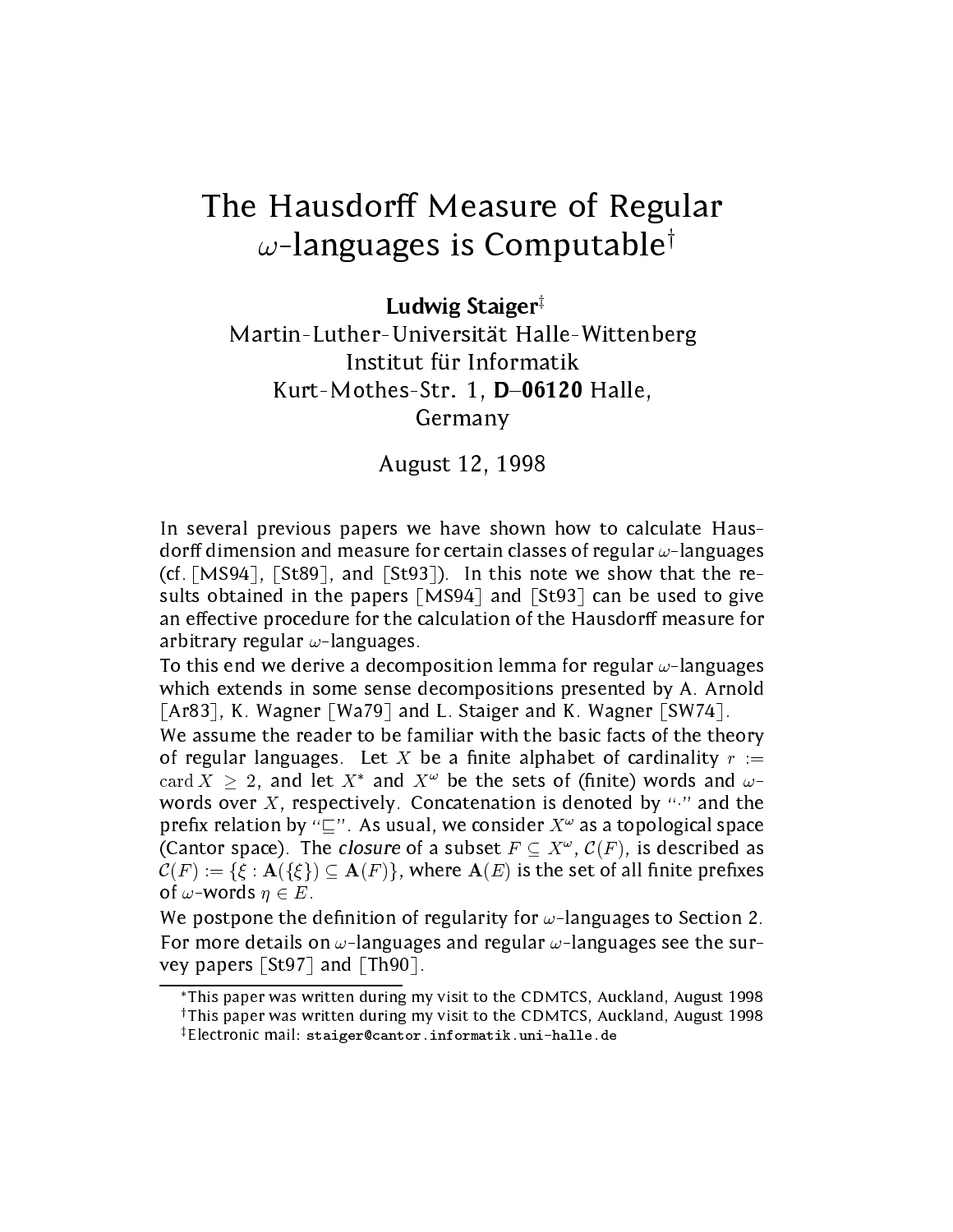#### **Hausdorff Dimension and Hausdorff Measure**  $\mathbf 1$

First, we shall describe briefly the basic formulae needed for the definition of Hausdorff dimension and Hausdorff measure. For more background and motivation see Section 1 of  $\lceil MS94 \rceil$ .

We define for  $\alpha \in [0,\infty)$ 

$$
\begin{array}{rcl}\n\mathbb{L}_{\alpha}(F;V) & := & \sum_{v \in V} r^{-\alpha \cdot |v|}, \text{ and} \\
\mathbb{L}_{\alpha}(F) & := & \liminf_{n \to \infty} \left\{ \mathbb{L}_{\alpha}(F;V) : V \cdot X^{\omega} \supseteq F \ \wedge \ \underline{\ell}(V) \geq n \right\},\n\end{array} \tag{1}
$$

where  $\ell(V) := \inf\{|v| : v \in V\}.$ 

Now consider  $\mathbb{L}_{\alpha}(F)$  as a function of  $\alpha$ . Then there is an  $\alpha(F) \in [0, \infty)$ such that

$$
\underline{\mathit{IL}}_{\alpha}(F) = \begin{cases} \infty, & \text{if } \alpha < \alpha(F), \\ 0, & \text{if } \alpha > \alpha(F). \end{cases} \tag{2}
$$

This number  $\alpha(F)$  is called the Hausdorff dimension of F, dim F, that is, the Hausdorff dimension of  $F$  is given by

$$
\dim F = \sup \{ \alpha : \alpha = 0 \vee L_{\alpha}(F) = \infty \} = \inf \{ \alpha : L_{\alpha}(F) = 0 \}.
$$

Hausdorff dimension for regular  $\omega$ -languages has been proved to be computable (cf. [Ba89], [MW88] or [St89]). The aim of this note is to show how one can compute the value  $\mathbb{L}_{\dim F}(F)$  (the Hausdorff measure of F) for an arbitrary regular  $\omega$ -language.<sup>1</sup>

In [MS94] we presented an algorithm which computes simultaneously the dimension  $\dim F$  and the value  $\mathbb{L}_{\dim F}(F)$  for closed (in the Cantor topology of  $X^*$ , that is,  $F = C(F)$ ) regular  $\omega$ -languages. Our new algorithm will be based on this procedure. To this end we derive some properties of the function  $\mathbb{L}_{\alpha}$ . From the definition (1) one has immediately

$$
I\!I_{\alpha}(w \cdot F) = r^{-\alpha \cdot |w|} \cdot I\!I_{\alpha}(F) \tag{3}
$$

Since regular  $\omega$ -languages are Borel sets in Cantor space (cf. [St97], [Th90]),  $\mathbb{L}_{\alpha}$  is a measure on the class of regular  $\omega$ -languages. Thus we have the following (cf. [Fa85]).

**Proposition 1** If  $(F_i)_{i=0}$  is a family of mutually disjoint regular  $\omega$ -languages then

$$
I\!\!L_{\alpha}(\bigcup_{i=0}^{\infty} F_i) = \sum_{i=0}^{\infty} I\!\!L_{\alpha}(F_i) .
$$

<sup>&</sup>lt;sup>1</sup>Observe that  $\mathbb{L}_{\dim F}(F)$  is not specified by (2).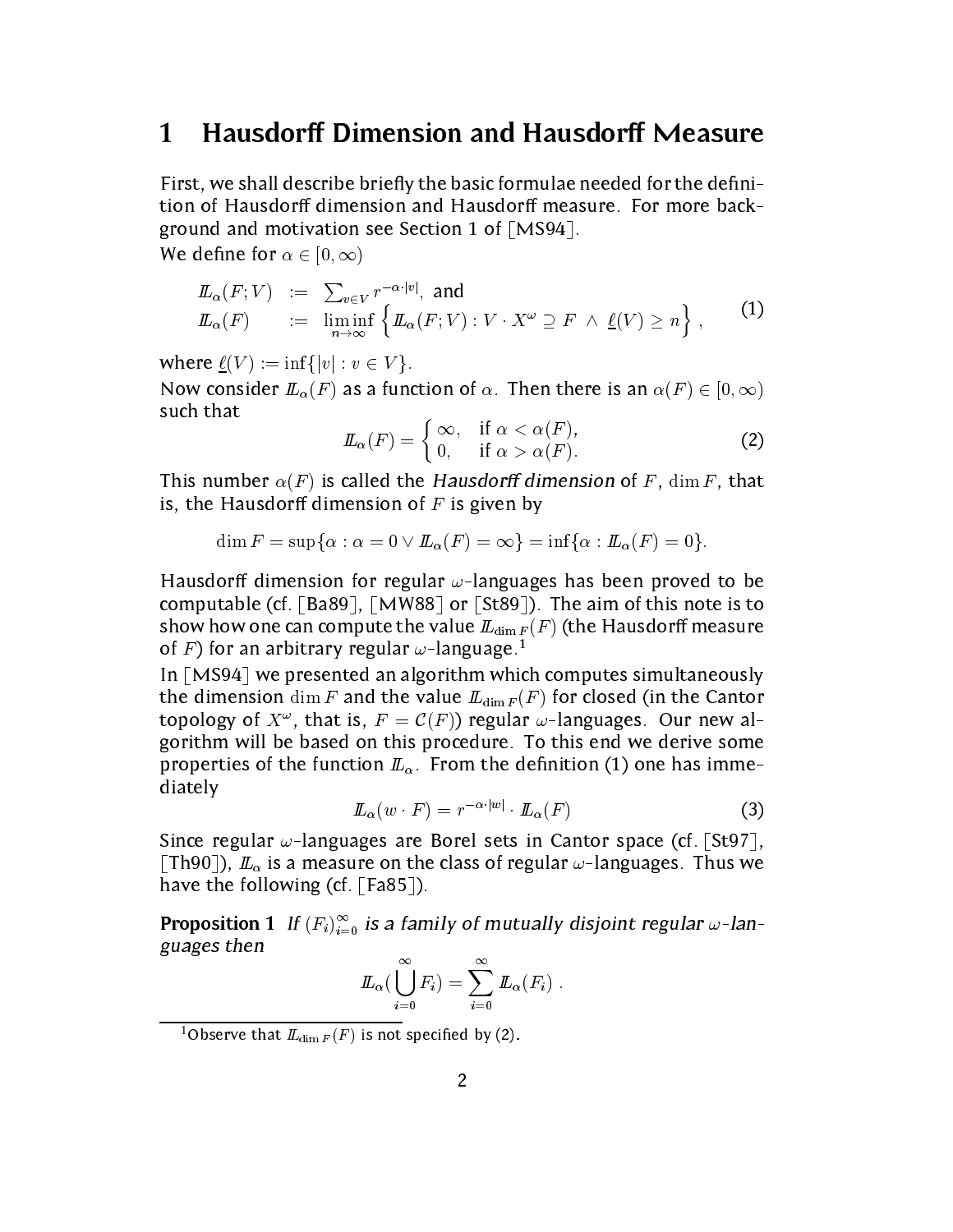Finally, we quote Theorem 6 of  $[MS94]$  (see also Section 4 of  $[St93]$ ).

**Proposition 2** Let  $V \subseteq X^*$  be regular and prefix-free. Then

$$
\mathcal{L}_{\alpha}(V^{\omega}) = \mathcal{L}_{\alpha}(\mathcal{C}(V^{\omega})) .
$$

# 2 Decomposition of Regular  $\omega$ -languages

An  $\omega$ -language  $F \subseteq X^*$  is called regular provided there are a milte automaton  $\mathfrak{A} = (X, S, s_0, \Delta)$  and a table  $\mathcal{T} \subseteq \{S': S' \subseteq S\}$  such that  $\xi \in \mathcal{S}$ F if and only if  $Inf(\mathfrak{A}, \xi) \in \mathcal{T}$  where  $Inf(\mathfrak{A}, \xi)$  is the set of all states  $s \in S$ through which the automaton  $\mathfrak A$  runs infinitely often when reading the input  $\xi$ .

Observe that the  $\omega$ -language  $F = \{\xi : Inf(\mathfrak{A}, \xi) \in \mathcal{T}\}\$ is the disjoint union of all sets  $F_{S'} = \{\xi : Inf(\mathfrak{A}, \xi) = S'\}$  where  $S' \in \mathcal{T}$ .

We are going to split F into smaller mutually disjoint parts. Let  $\mathfrak{A} =$  $(X, S, s_0, \Delta)$  be fixed. We refer to a word  $v \in X^*$  as  $(s, S')$ -loop completing if and only if

- 1.  $v$  is not the empty word,
- $2. \Delta(s, v) \equiv s$  and  $\{ \Delta(s, v) : v \sqsubseteq v \} \equiv S$ , and
- 3.  $\{\Delta(s, v) : v \sqsubset v \} \subset S$  for all proper prefixes  $v \sqsubset v$  with  $\Delta(s, v'') = s$ ,

and we call a word  $w \in X^*$  (s, S')-loop entering provided

- 1.  $\Delta(s_0, w) = s$ , and
- 2. if  $w = w' \cdot x$  for some  $x \in X$  then  $\Delta(s_0, w') \notin S'$ .

Denote by  $V_{(s,S')}$  the set of all  $(s, S')$ -loop completing words and by  $W_{(s, S')}$  the set of all  $(s, S')$ -loop entering words. Both languages are regular and constructible from the finite automaton  $\mathfrak{A} = (X, S, s_0, \Delta)$ . Moreover,  $V_{(s, S')}$  is prefix-free, whereas  $W_{(s, S')}$  need not be so. Nevertheless, every  $\xi \in F_{S'}$  has a unique representation  $\xi = w \cdot v_1 \cdots v_i \cdots$ where  $w \in W_{(s,S')}$  and  $v_i \in V_{(s,S')}$ . Here the state  $s \in S'$  is uniquely determined as the state succeeding the last state  $\hat{s} \notin S'$  in the sequence  $(\Delta(s_0, u))_{u \in \mathcal{E}}$ . Thus we obtain the following.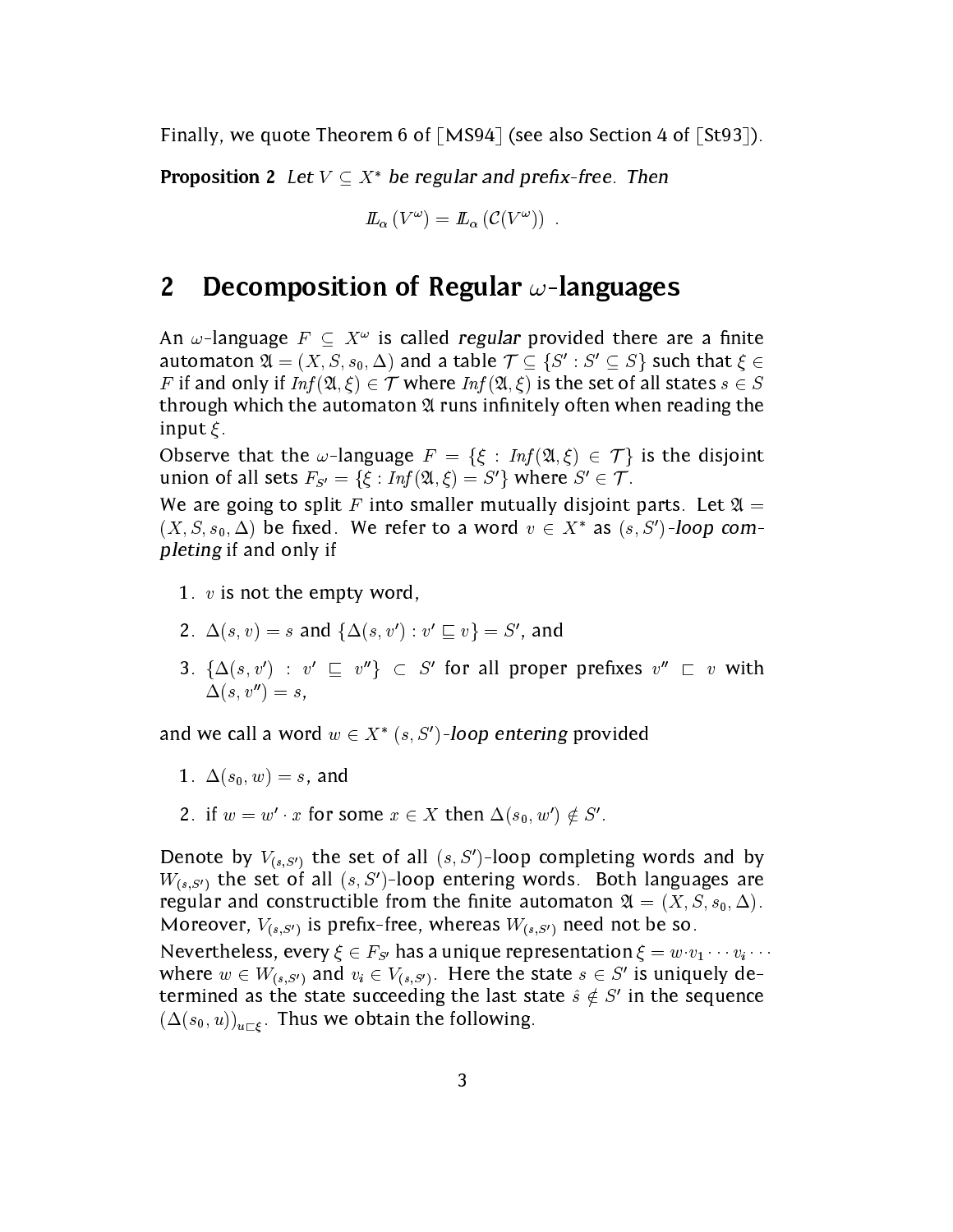**Lemma 3 (Decomposition Lemma)** Let  $\mathfrak{A} = (X, S, s_0, \Delta)$  be a finite automaton and let  $S' \subseteq S$ . Then

$$
F_{S'} = \bigcup_{s \in S'} \bigcup_{w \in W_{(s,S')}} w \cdot V_{(s,S')}^{\omega} , \qquad (4)
$$

and the sets  $w \cdot v_{(s,S')}$  are pairwise disjoint.

#### The Algorithm 3

From the decomposition in Lemma 3 we obtain via (3) and Proposition 1 a formula for the Hausdorff measure of  $F_{S'}$ :

$$
\underline{L}_{\alpha}(F_{S'}) = \sum_{s \in S'} \left( \sum_{w \in W_{(s,S')}} r^{-\alpha \cdot |w|} \right) \cdot \underline{L}_{\alpha}(V_{(s,S')}^{\omega}) \ . \tag{5}
$$

Since for regular languages  $L \subseteq X^*$  the structure generating function of L,  $\mathfrak{s}_L(t) := \sum_{w \in L} t^{|w|}$ , is rational with integer coefficients and computable from  $L$  (cf. [KS86] or [SS78]), the sum  $\sum_{w\in W_{(s,S')}} r^{-\alpha\cdot|w|}$  is computable, provided  $\alpha$  is computable.

Proposition 2 shows that  $\mu_{\alpha}(V_{(s,S')} ) = \mu_{\alpha}(C(V_{(s,S')}))$ , because the language  $V_{(s,s')}$  is regular and prefix-free.

Thus we obtain

$$
\underline{L}_{\alpha}(F_{S'}) = \sum_{s \in S'} \mathfrak{s}_{W_{(s,S')}}(r^{-\alpha}) \cdot \underline{L}_{\alpha}(\mathcal{C}(V_{(s,S')}^{\omega})) . \tag{6}
$$

Now the simultaneous computation of Hausdorff dimension and Hausdorff measure of a regular  $\omega$ -language  $F \subseteq X^{\omega}$  given by some finite automaton  $\mathfrak{A} = (X, S, s_0, \Delta)$  and a table  $\mathcal{T} \subset \{S' : S' \subset S\}$  proceeds as follows. Details should be carried out analogously to the algorithm described in Section 3 of [MS94].

- 1. For every  $S' \in \mathcal{T}$  and every  $s \in S'$  estimate the regular languages  $V_{(s,S')}$  and  $W_{(s,S')}$ .
- 2. For every  $S \in I$  estimate the adjacency matrix  $\mathcal{A}_{S'}$  of  $C(V_{(s,S')}^T)$ .

<sup>&</sup>lt;sup>2</sup>We may here confine to one matrix for each S', because for all  $s \in S'$  the adjacency matrices of the  $\omega$ -languages  $C(V_{(s, S')} )$  are the same, up to the indexing of rows and columns by states (cf. [MS94]).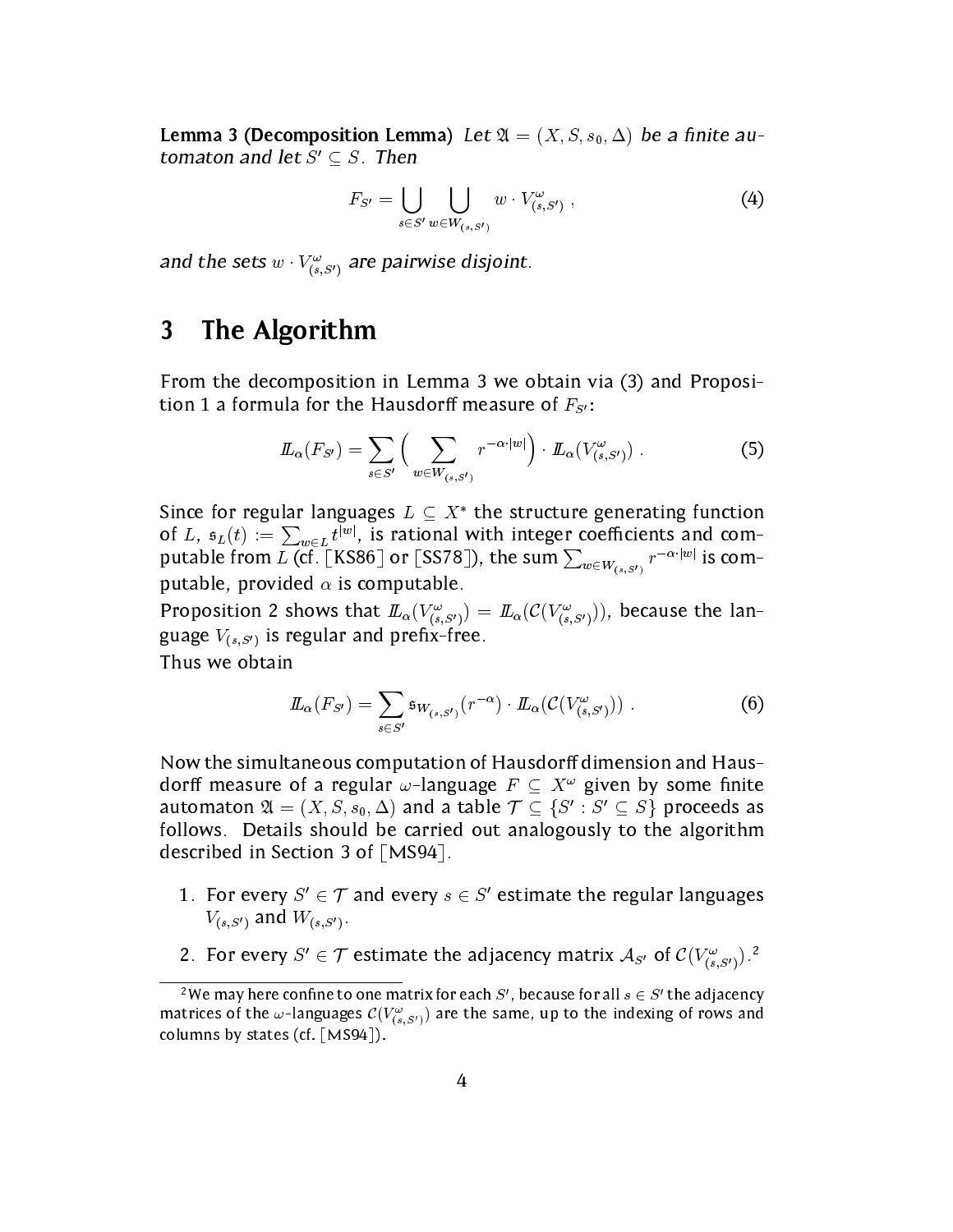- 3. Calculate an eigenvalue  $\lambda_{S'}$  of  $A_{S'}$  of maximum modulus.<sup>3</sup>
- 4.  $\lambda_{\max} := \max\{|\lambda_{S'}| : S' \in \mathcal{T}\}.$
- 5. dim  $F := \log_r \lambda_{\max}$ .
- 0. If  $|\lambda S'| \leq \lambda_{\max}$  then  $L_{\dim F}(\mathcal{C}(V_{(s,S')}) ) := 0$ .
- 7. If  $|\lambda_{S'}| = \lambda_{\max}$  then compute
	- (a)  $L_{\dim F}(\mathcal{C}(V_{(s,S')}) )$  according to Section 3 of [MS94], and (b)  $\mathfrak{s}_{W_{(s,s')}}(\lambda_{\max}^{-1})$ .
- 

$$
I\!\!L_{\dim F}(F) := \sum_{\lambda_{S'} = \lambda_{\max}} \sum_{s \in S'} \mathfrak{s}_{W_{(s,S')}}(\lambda_{\max}^{-1}) \cdot I\!\!L_{\dim F}(\mathcal{C}(V_{(s,S')}^{\omega}))\;.
$$

## References

- [Ar83] A. Arnold, Rational  $\omega$ -languages are non-ambiguous, Theoret. Comput. Sci. 26 (1983), 221-223.
- $\lceil$ Ba89 $\rceil$  C. Bandt, Self-similar sets 3: Constructions with sofic systems, Mh. Math.  $108$  (1989),  $89 - 102$ .
- [Fa85] K.J. Falconer, The Geometry of Fractal Sets, Cambridge University Press, Cambridge 1985.
- [KS86] W. Kuich and A. Salomaa, Semirings, automata, languages, Springer-Verlag, Berlin 1986.
- [MS94] W. Merzenich and L. Staiger, Fractals, Dimension, and Formal Languages, RAIRO Inform. Théor. textbf28(2) (1994),  $361 - 386$ .
- [MW88] R.D. Mauldin and S.C. Williams, Hausdorff dimension in graph directed constructions, Trans. Amer. Math. Soc. 309 $(2)$  (1988), 811 – 829.
- [SS78] A. Salomaa and M. Soittola, Automata-theoretic aspects of formal power series, Springer-Verlag, New York 1978

<sup>&</sup>lt;sup>3</sup>Since  $A_{S'}$  is a nonnegative matrix, we may assume  $\lambda_{S'} = |\lambda_{S'}|$ .